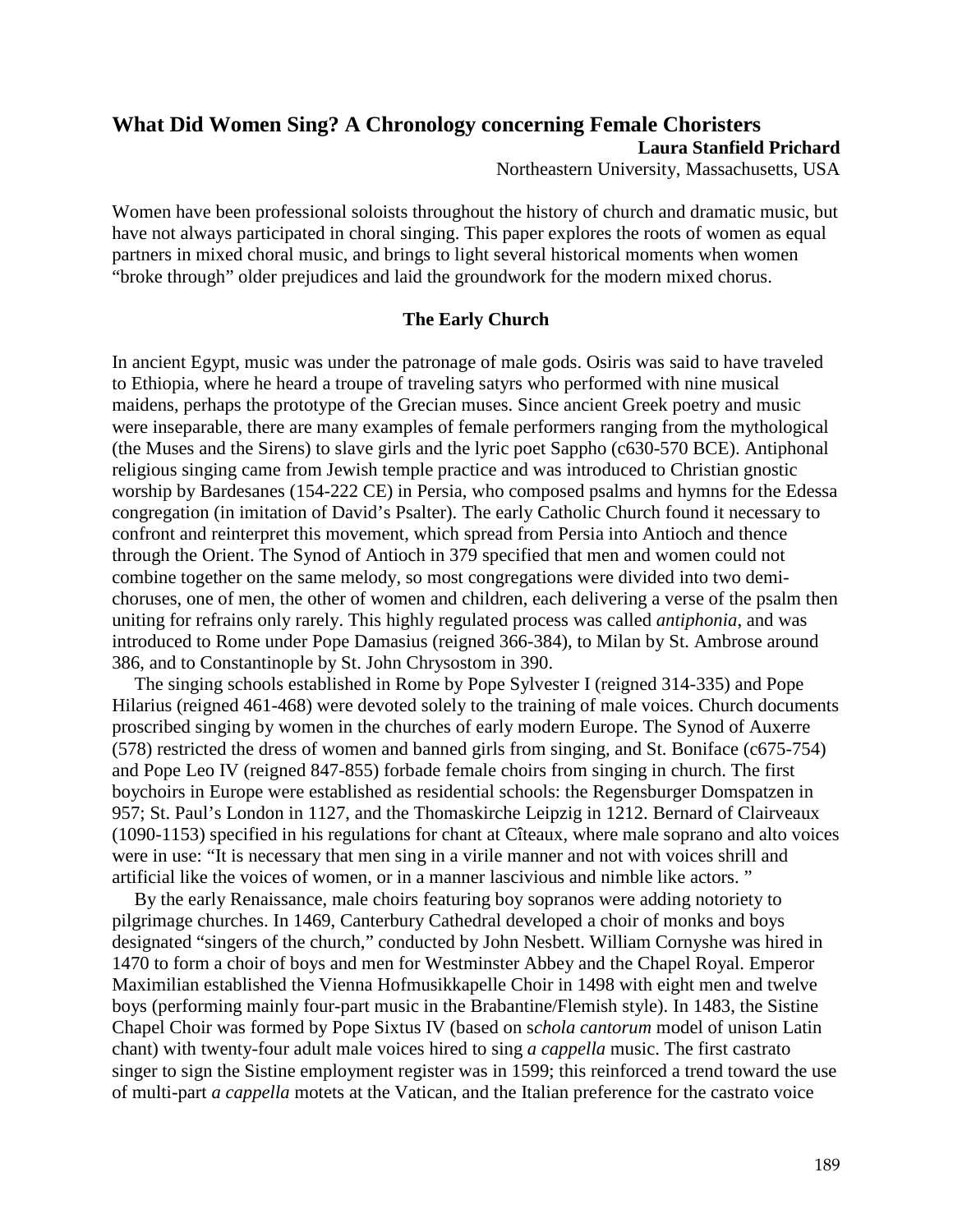that completely replaced the previously favored "Spanish falsettists. " The castrato voice became known as the "soprano naturale" in opposition to the "soprano falsetto. " The Sistine Chapel maintained a tradition of employing castrato singers until 1903.

The French established maîtrises (sacred choir schools), La Saint-Chapelle Royale du Palais (1514-1792) and La Chapelle Royale, Versailles (1665-1792). All three possessed an elite choral foundation of "Gentlemen and boys," based on the British model. Most Catholic musical establishments in England were dispersed during the reign of Henry VIII, but roughly a dozen of the major choir programs were re-established under the Elizabethan Settlement of 1559.

Women participated in early European religious music when men were not present, and some early Church leaders encouraged female singing. Paul of Samosata, Bishop of Antioch from 260- 268, "trained women to sing psalms to himself" (Eusebius, *Eccesiastical History*, c320). During the Medieval period, Hildegard von Bingen, the German abbess, composer, and poet composed many sacred Latin texts and Gregorian chant-style melodies. Her *Ordo virtutem* (1151) is the oldest surviving medieval morality play with music, and was created, along with sixty-nine other sacred songs, for the nuns at Rupertsberg. Venetian choirs of female voices were a prime tourist attraction in Renaissance and Baroque Venice (1525-1797), but the performers were visually obscured and spatially segregated from mixed audiences and occasional male collaborators (such as trumpeters, who were required to be male by Venetian guild rules).

### **The Baroque Church**

The middle seventeenth-century was a turning point in the male-dominated sacred choral tradition. Oliver Cromwell's Commonwealth (1649-1662) destroyed organs and disbanded choirs. French royal chapels began to employ women as soloists under Louis XIV as early as 1650. Some choral music was still segregated by gender, but composers blurred this distinction for the operatic stage. In the 1680s, Lully's *petit motets* were composed for the nuns at the convent of the Assumption, rue Saint-Honoré, and he wrote many motets for choirs of boys and men for La Sainte-Chapelle Royale. Jesuits missionaries (especially the French) founded Guarani choirs of boys and men in the Amazon. Michel-Richard Delalande was *sous-maître* and later *maître* at Sainte-Chapelle (1714- 1728); his wife and daughters sang there professionally as early as 1683 and appeared (one per part) in ensemble portions of sacred cantatas and staged operas.

German-speaking churches also began to innovate, although more slowly in areas in which the populace was Lutheran but the nobility Catholic (like Saxony). Johann Sebastian Bach was reprimanded in Arnstadt for refusing to train their boychoir and for allowing a *frembde Jungfer* (strange/foreign young thing) in the Arnstadt organ loft unchaperoned (this may have been his fiancée, who was a singer, but it was not during a choir rehearsal). The Leipzig Thomaskirche used only boys as sopranos during Bach's career; women were not incorporated into that choir until 1940, under Günther Ramin.

Barbara and Margarethe Keiser were the first women to sing as members of an urban German church choir (in Hamburg); during a Sunday service in 1716, Barbara was formally presented to the congregation by composer and theorist Johann Mattheson from the organ loft as the "new sound of a female voice. " Women (called *Adjuntantem*) began to be incorporated into northern German choirs in smaller towns throughout Thuringia in the late 1710s, as long as no local Boys' Latin School was present. Gottfried Scheibel's publications from the 1720s advocated for women to be added to Protestant choirs in order to allow for more complex and theatrical music. The Dresden and Vienna Court Chapels employed three (from 1721-1727) and five (in 1729) female soloists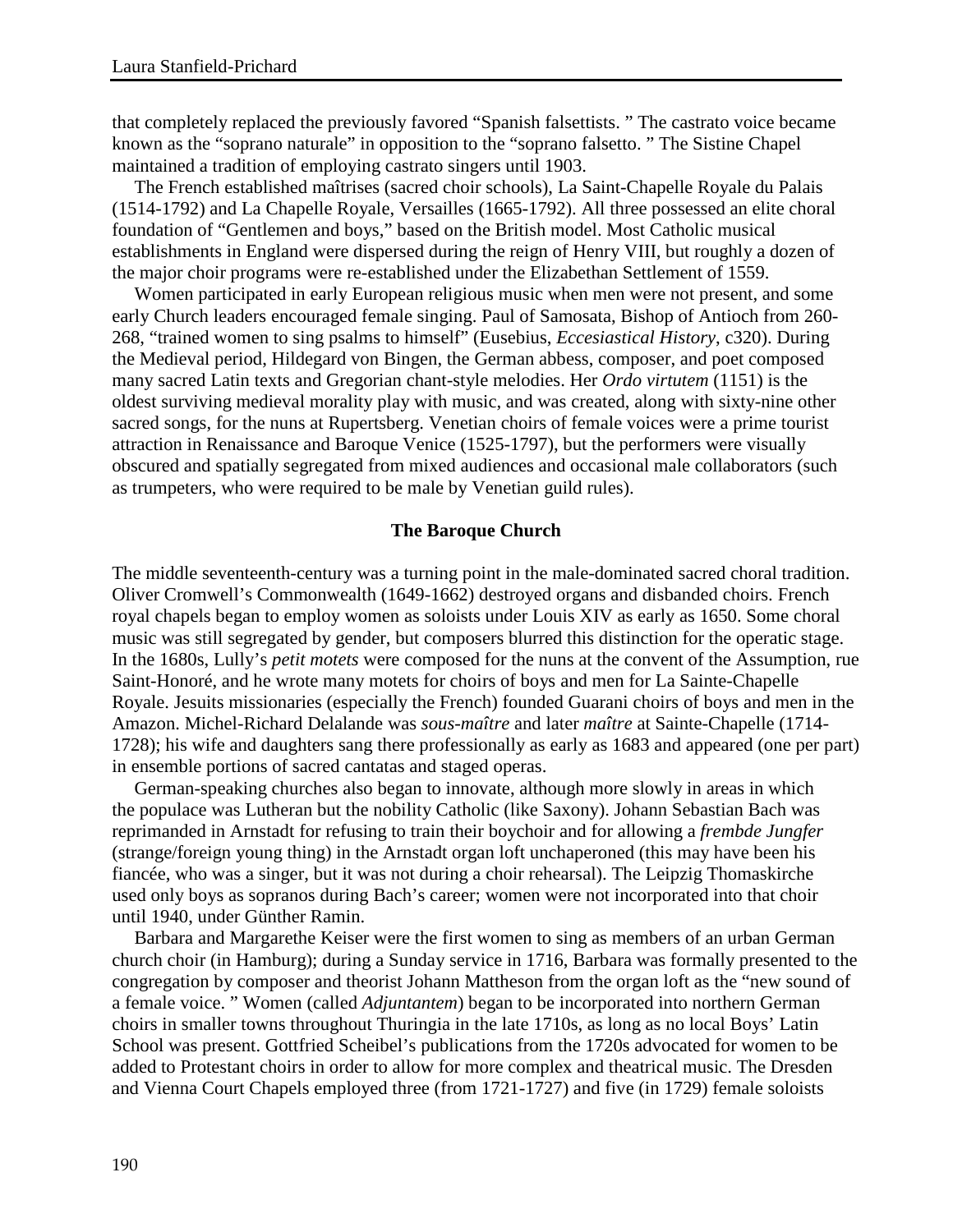respectively (listed as married *Sängerinnen*). Of Bach's sacred cantatas (1707-1735), nine are for solo soprano and five for solo alto, although all were written for male singers, with the exception of *Jauchzet Gott* (BWV 51, 1730), which may have been intended for Faustina Bordoni, an Italian soprano who was frequently featured in the (Catholic) Dresden Court Chapel and in the operas composed by her husband, Johann Adolph Hasse (1699-1783).

## **Romantic Trends**

By the Romantic period, American composer and educator Lowell Mason kept records of the vocalists he heard while traveling: he noted with surprise that an all-male quintet was still present in Leipzig in 1853. Richard Wagner evaluated the Dresden *Staatskapelle* and strongly recommended it add women choristers in 1843 (they declined). Musical advertisements for female professional church singers began to appear in the 1850s: in 1859, *The Musical Times* advertised for female sopranos and a female contralto for a London church and for a contra-alto (female?) and basso for a parish church in Manchester. Female organists (although not yet choir directors began to become common, and female church musicians began to appear in literary works: *The Incumbent of Axhill* (the second of Mary Leith's popular *Chorister* novels, 1875) deals with the new minister of an Anglican parish getting the female organist to quit so he can start a choir of men and boys.

The United States had a long tradition of mixed genders singing sacred music together: since the time of colonial singing schools, in which men and women (even the unmarried ones) could sit intermixed, some congregations and denominations (like the Methodists and Shakers) encouraged it. Professional female choristers even sang in the (mixed choir) choral dedication of St. Patrick's Cathedral, New York City (1876). But in England, the controversy continued: from 1887-1889, *The Musical Times* published six dozen letters discussing why female voices, that were valued in choral societies and oratorio choruses and in congregational singing, should be less valued in the chancel of a church. *The Daily Telegraph* did an 1889 survey regarding attitudes toward mixed choirs in church: they printed ninety-two comments (out of hundreds of letters), and supporters/non-supporters were split five/four (although not split evenly by gender of voter).

American choirs, both in and out of church, commonly included women's voices by 1900. When Pope Pius X issued his Motu Propriu *Tra le sollecitudini* of 1903, excluding women from singing with men, barring piano and percussion for services, and reasserting a preference for Gregorian chant, American Catholic musicians panicked. The Archbishop of New York raced to the Vatican to debate the issue, but by 1904 all female professional singers had been fired from the major US cathedrals; some East Coast newspapers (like the *Baltimore Sun*) even ran articles listing where "your favorite soloist" had relocated (mostly to Protestant church choirs and Reform temple choirs). The 1903 Moto Propriu was probably written by Don Lorenzo Perosi, director of the Sistine Chapel choir under Piux X. It put in motion the Solemnes chant project that resulted in the publication of the *Liber Usualis* and encouraged "Sunday laws" restricting concert performances on Sundays in cities such as New York. In 1907, the Metropolitan Opera provoked a legal case over this issue by performing Verdi's *Requiem* on a Sunday, in a church, with a full orchestra, using a mixed choir that included women.

Pope Pius XII's Papal encyclical *Musicae Sacrae Disciplinae* (1953) allowed women to sing during Mass, although "only outside the presbytery or altar precincts" (clarified in the later *Instructio de musica sacra*, 1958). By 1983, the Codex of Church Law, Canon 230, §2 reverses this by stating, "All lay persons can fulfill the functions of commentator or singer. " Due to this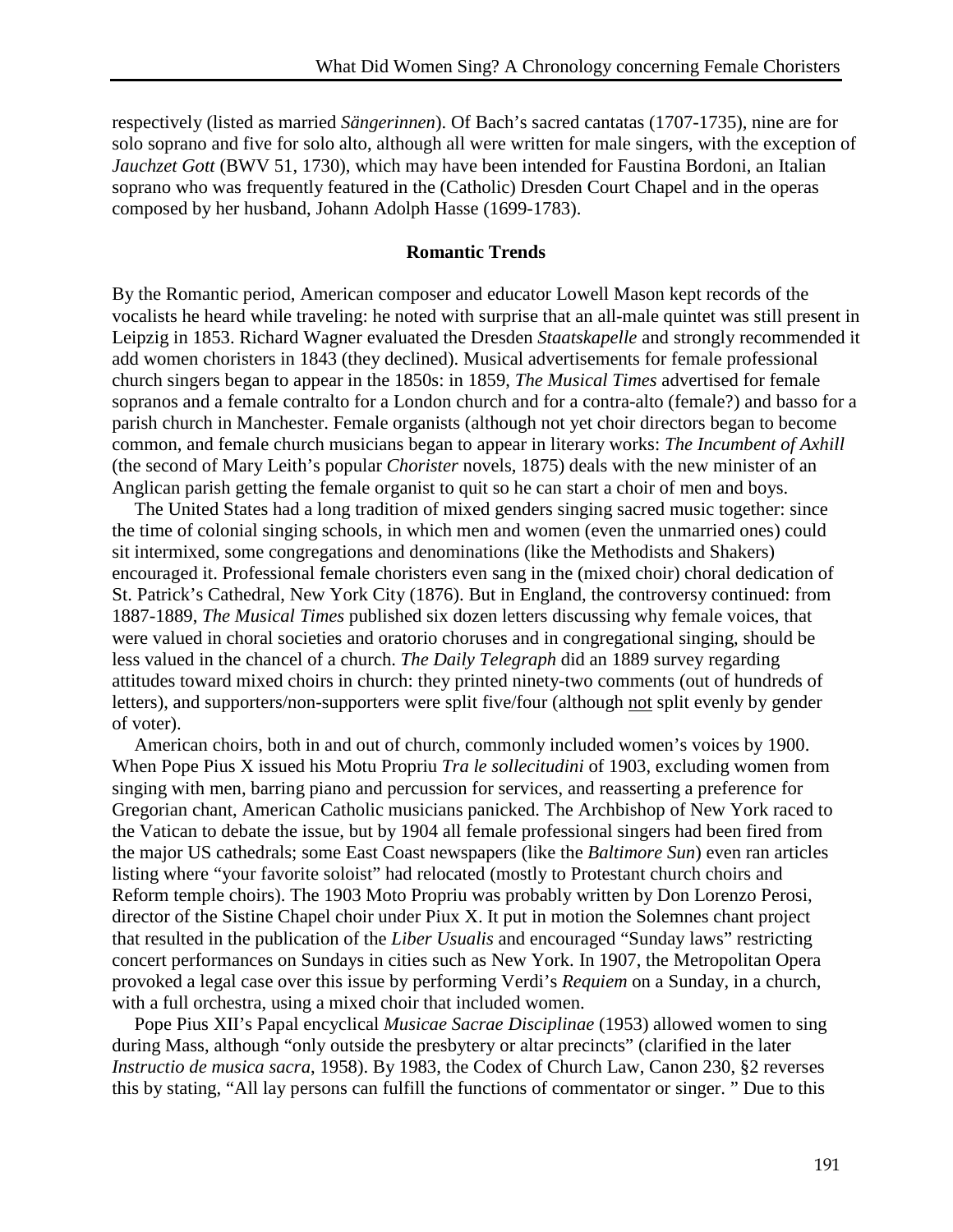kind of formal relaxation of centuries of restrictions, several new Anglican "girls and men" choirs have been established in England, Ireland, and the USA (1980s-1990s) and Lincoln Cathedral accepted their first female chorister in 2011.

## **Notable Female Voices**

During the Medieval and Renaissance periods, noblewomen and gifted amateurs took part in chamber music and other forms of domestic music-making. Female professionals were rare, but one *canso* melody by a female trobaritz (Beatriz de Dia) survives in a manuscript owned by the brother of Louis IX from 1270 (published as *A chantar* in the Norton and Oxford anthologies). In the *Decameron* by Giovanni Boccaccio (1313-1375), the characters of Dioneo (lute) and Fiametta (viol) play dances and accompany songs sung by women and men. Eleanor of Aquitaine (c1122-1204), the widow of Louis VII and later wife of King Henry II, composed troubadour-style songs that were admired by Bernard de Ventadorn. Marie de France (late  $12<sup>th</sup>$ century) was a *jongleuse* and poet. Renaissance courts such as Ferrara employed professional women singers and players: the "three ladies" of Ferrara (Lucretia Bendido, Isabella Bendidio, and Laura Peperara, active from 1579-1597) often accompanied themselves in trios designed specifically for female voices.

By the early seventeenth-century, the castrato voice began to appear regularly in Italian operas, and female virtuosi (such as Francesca Caccini and Barbara Strozzi) were featued in chamber work more often than theatrical roles. Charles II of England issued an ordinance in 1662 that forbade male actors to take (serious) female roles, but this did not substantially affect musicians. The ordinance was completely ignored by the time of Henry Purcell (1659-1695) and then overtaken by the sexual ambiguities of eighteenth-century theater. Purcell is said to have premiered his English tragic opera *Dido and Aeneas* at a girls' school in 1688 with men singing the solos (Purcell sang both Dido and Belinda in rehearsals and the original Sorceress was a bass), but new research shows that *Dido* and Blow's *Venus and Adonis* (1682, with Lady Mary Tudor singing the (male) role of Cupid) were written as companion pieces, and *Dido* was merely revived for the girls' school. *Dido* did not include female voices in the chorusus until the revival, due to the special occasion.

The "first" French opera, *Pomone* (1671) with music by Robert Cambert, featured a female soprano in the title role and ran for 146 performances. Jean-Baptiste Lully followed, as the Director of the Académie Royale de Musique at the Palais Royal from 1672-1687; he produced annual operas, using some women as soloists, but only employed men in his opera choruses (following common practice in the royal chapels). The first French opera by a woman was produced in 1694 (Elisabeth Jacquet de la Guerre's *Céphale et Procris*), and Anne Bracegirdle (a professional actor from 1689) famously played Acis (as a breeches role) in John Eccles' 1702 *Acis and Galatea.* 

Although choirs of Handel's time were drawn from sacred ensembles of "Gentlemen and boys," Handel called for male falsettists, male castrati, and female singers for the soprano and alto roles in his Italian operas. His first opera, *Almira* (1705), included soprano roles for castrati and women. His *Rinaldo* was first presented in 1711 with the castrato Nicolini singing the title role, and the male role of Goffredo was sung by a woman. However, when the same work was revived in 1713, the title (male) role was sung by "Mrs. Barbier," and by 1717, Goffredo was sometimes sung by a castrato. Faustina Bordoni and Francesa Cuzzoni starred in Handel's *Alessandro* (1726) opposite two castrati (including Senesino). The resulting choral finales of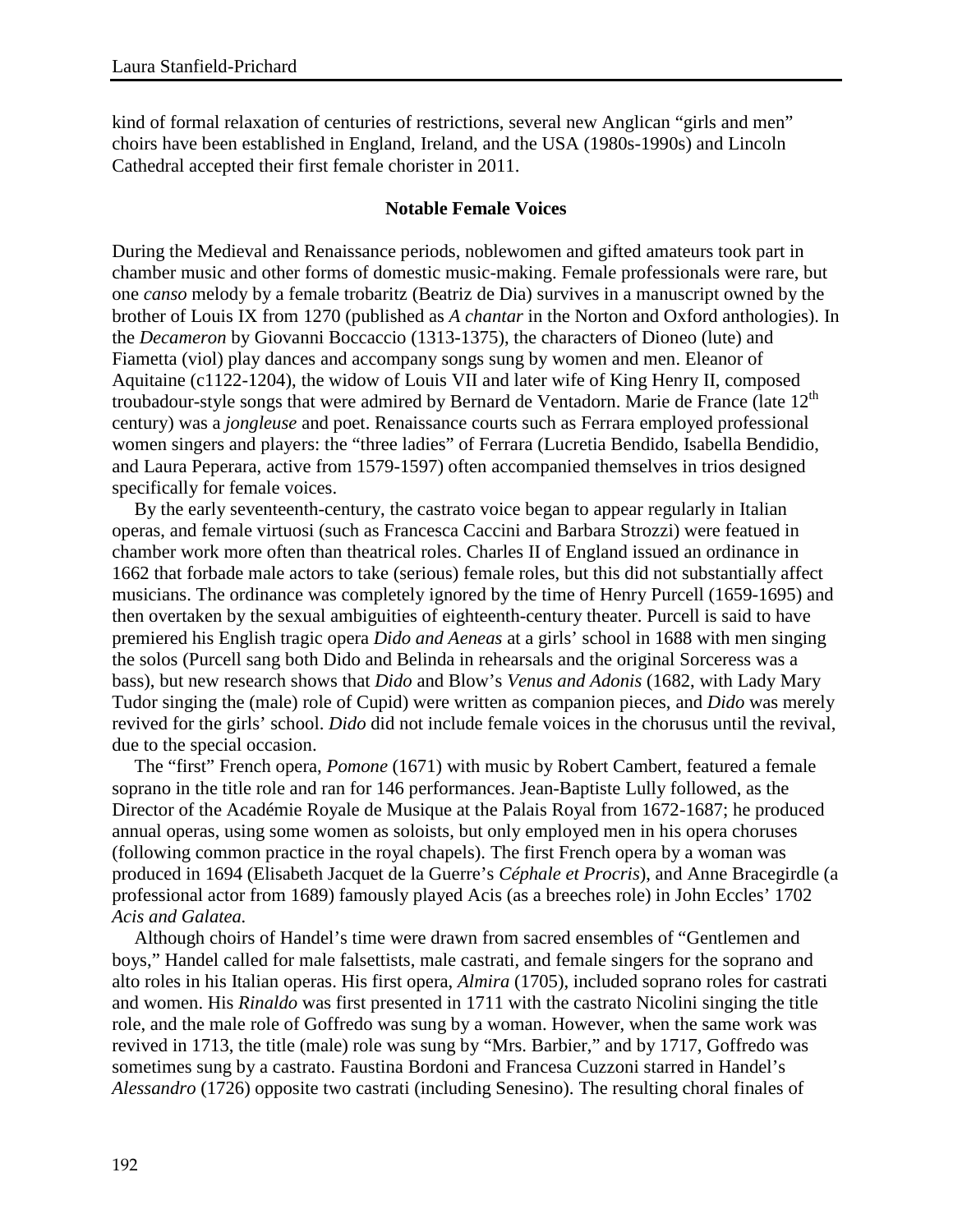these operas had mixed complements of male and female (solo) singers, as they rarely called for additional choristers.

Composed in English, often for Lenten performances, Handel's oratorios (1732-1757) usually employed leading female soloists, both Italian and English, never female choral singers, and only rarely castrati. For *Judas Maccabeus* (1747) and *Solomon* (1748) the leads were 4/7 female, with four roles sung by Italian mezzo-soprano Caterina Galli. Handel's only formal examples of octave transposition of arias are "Thy rebuke" and "Behold, and see": tenor arias from *Messiah* (1741) rewritten with new accompaniments for soprano (1748). George Mattocks (c1738-1804) was a noted counter-tenor who sang mainly in falsetto, and often dressed as a woman. He and his wife, Isabella (née Hallam) sang as a duo for a quarter century at Covent Garden (1758-1784), and appeared together in "mixed" ensemble finales.

Classical operas usually featured women in half of the leading roles, and Mozart's wife Constanze soloed with an all-male choir in Salzburg for the premiere of the *Mass in C*, causing a minor scandal. Choral music in the Vienna of Mozart and Haydn's time did not incorporate women (except as soloists), although Beethoven's *Missa* Solemnis was premiered in St. Petersburg, Russia, and women contributed soprano and alto choral parts for that performance. The peripatetic Charles Burney lauded the singing of female soprano virtuosos Gertrud Mara (née Schmeling) and Faustina Bordoni in 1773; he contrasted their technical mastery with the lower standard of all-male choral singing in England and German-speaking Europe at the time. English ballad operas also provided leading roles (and choral finale ensemble singing) for women: a new (1777) production of *The Beggar's Opera* added a scene with the leading (male) Macheath suffering in prison, played by a woman ("Mrs. Farrel, counter tenor" according to *The Morning Post*). There was an increasing tendency throughout the late eighteenth century for women to play Macheath.

Georges Bizet's aunt, Rosine Charlotte Andrien (1817-1891), was appointed "Adj. Prof. of Solfège" at the Paris Conservatoire at the age of fifteen (1832). She taught voice to individuals and groups, and later married François Delsarte (1811-1871, author of *Méthode philosophique du chant*, 1833 and the "Delsarte method" of acting). Castrato sopranos also taught voice in Paris during this period, passing on their technique and experience to an emerging type of dramatic soprano: for example, the castrato soprano Mustafa taught Madame Calvé in 1875. In 1887, Annie Patterson was the first female recipient of a music degree in the British Isles (Ireland).

### **The Emergence of the Mixed Choir**

When the Delalande family was employed professionally in the Académie Royale de Musique opera chorus (1713), they drew an annual salary of 6,000 livres, and the institution became known as an early ensemble that employed women (twenty-two men and twelve women on average in the 1710-1720s). Although the Three Choirs Festival began as a consortium of three cathedrals (boys/men only) in 1718, Roger North (1653-1734) began to publish articles that enthusiastically supported the idea of women choristers both in church and on the opera stage ("after the French manner"). By 1754-1757, Friedrich Marpurg reported women singing in the chapels of Gotha, Dresden, Mannheim, Paris (both the Opéra and the Concerts Spirituels), and in the Schwarzburg-Rudolfstadt Chapel.

A sea change began to occur in the last third of the eighteenth century. Although notable British choral festivals were founded with contingents from choirs of boys and men (Leeds, 1767; Birmingham, 1768; and Norwich, 1770), women began to gradually displace boys as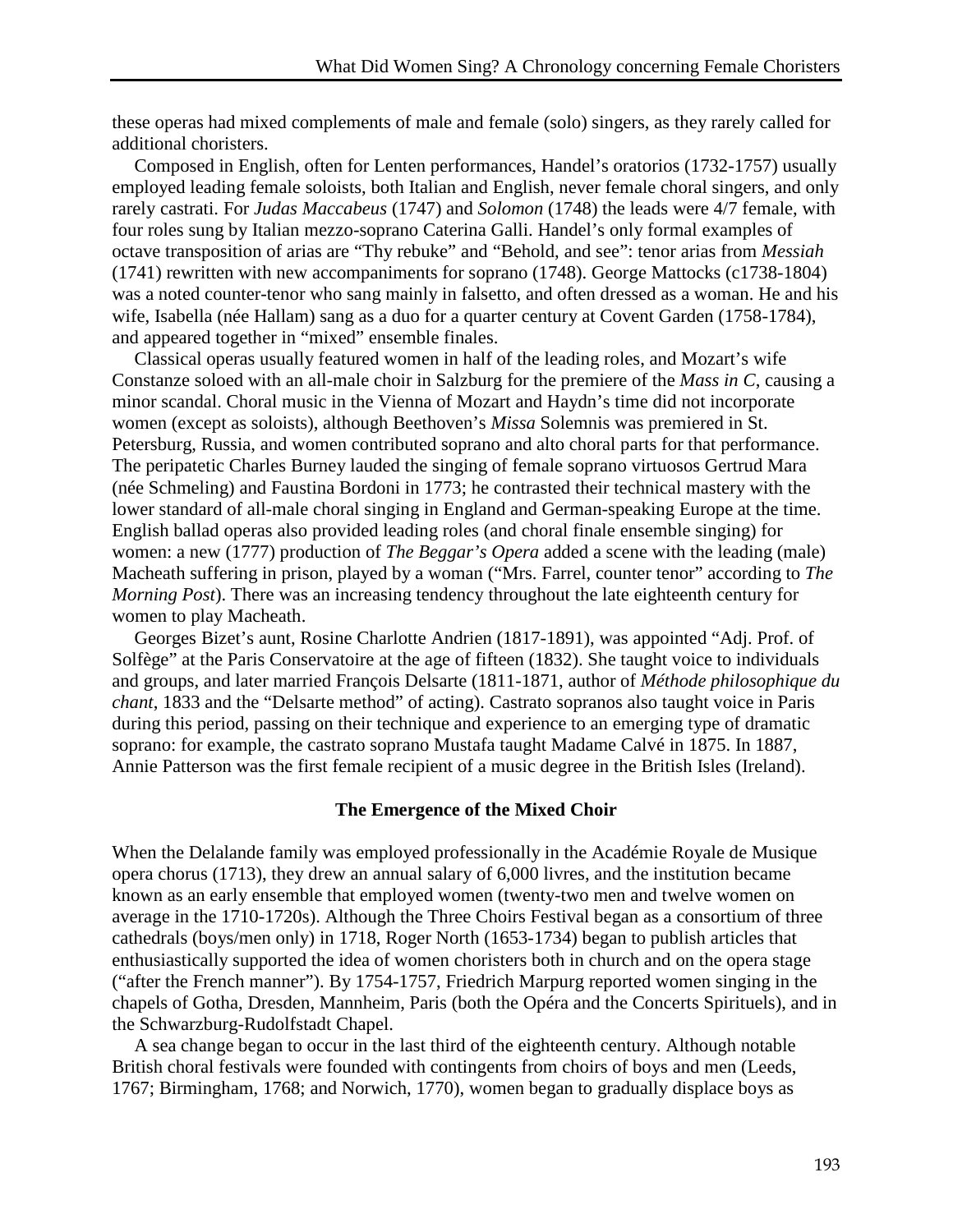sopranos. *Judith* (1773) by Thomas Arne was the first at which an oratorio was performed in London with a female chorus: the women sang soprano parts only, alongside male altos. London newspapers first reported seeing and hearing women in the Drury-Lane oratorios directed during the 1778 season by Stanley and Linley. The huge 1784 Westminster Abbey Handel Commemoration Festival included forty-five male altos, listed as "counter-tenors," with six professional female sopranos sitting in front of fifty-three boy trebles (and two adult male handlers/managers).

The first mixed choir independent of any connection to religion in the United States was the Stoughton Musical Society (Massachusetts), formed in 1786. The Berlin *Singakademie* was founded largely by women and amateurs in 1791, and grew to over 200 female and male singers by 1815. In the same year, Boston's Handel and Haydn Society performed its first concert with ninety male and ten female choristers. Lowell Mason co-founded the Boston Academy of Music in 1833, and this co-educational institution set a new standard for the training and encouragement of female (public) musicians, both in sacred and secular settings.

European opera companies expanded their chorister rolls during the early Romantic period: the resident opera company in Leipzig was founded in 1817 with a mixed chorus of twenty and orchestra of twenty-seven (this grew to 30/33 by 1830). By the 1820s, the King's Theatre in London had been using women in the chorus (Maria Malibran joined in 1823 at age fifteen), the British Royal Academy of Music opened to train boys and girls (including singing), and the New York Choral Society and New York Sacred Music Society (seventeen men and thirteen women) were founded (although women were still usually labeled "sopranos" in both concert and operatic works). Composers such as Berlioz and Wagner usually omitted the voice part "alto" from their scores to ensure that women would sing the upper parts and men would sing those labeled tenor and bass. A new voice type, the contralto, started to gain prominence, especially in England.

Mendelssohn gave the contralto prominence by writing solos for Madame Sainton Dolly in *Elijah* (1847). The 1859 Great Handel Festival at the Crystal Palace (by then moved to Sydenham) featured 2,765 choral singers (accompanied by 460 players) of which 419 were labeled "male altos" and 300 "female contraltos. " Women began to be listed as "sopranos" in opera choruses by mid-century, and usually, the voice type "alto" or "contralto" was omitted, as in the operas of Berlioz, Wagner, and even some of Verdi. Johannes Brahms led many women's and mixed choruses, including his Hamburg *Frauenchor* and the professional SSAA quartet that evolved from it (1859-1862, featuring two contraltos). By the time soprano Pauline Viardot (1821-1910) soloed in Karlsruhe for Bach's *St. Matthew Passion* (1864), with Brahms accompanying on organ, there were no male sopranos or altos left in the supporting chorus.

The Royal (Albert Hall) Choral Society was founded by Charles Gounod with 1,000 singers in 1871, and included no male sopranos or altos. This event set off a tidal wave of protest, with dozens of letters to *The Musical Times* insisting that it was a great mistake to do away with [male] altos. The 1883 Leeds Festival chorus combined forty-two male altos and seventeen female contraltos; by 1886, the ratio had shifted to sixteen male altos and fifty-seven female contraltos. The 1895 Purcell Commemoration Choir in Westminster Abbey included only eighteen male altos to forty-four female contraltos, although the event was conducted by staunch Purcellian Sir Frederick Bridge. Bridge was Head Organist at Westminster Abbey and used only male soloists in the event, but was unable to "field a full choir consisting only of men's voices." Bridge also took over the directorship of the Royal Choral Society, leading the group from 1896- 1922. In a January edition of *The Musical Times*, the group comprised "242 [female] sopranos,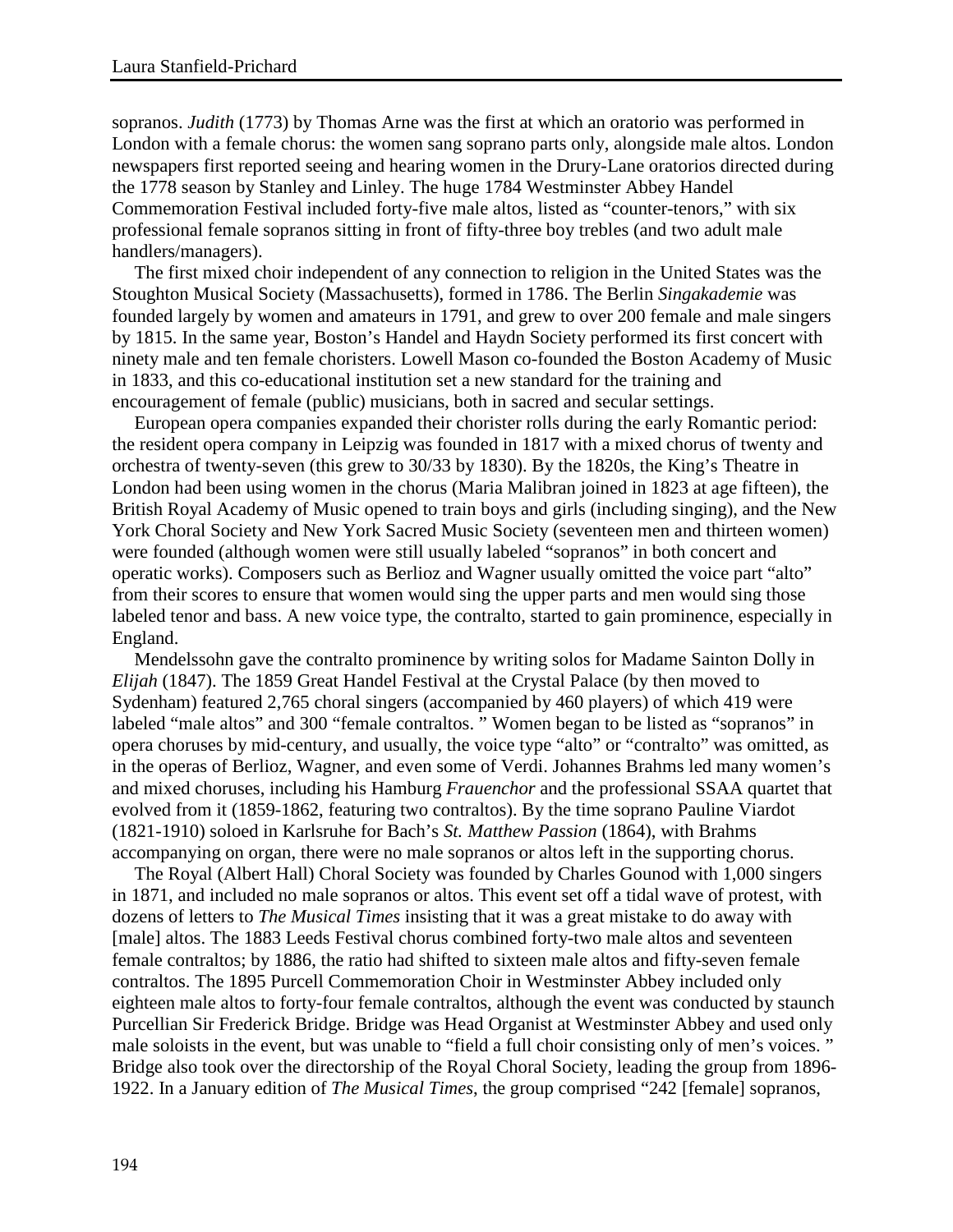174 [female] contraltos, 174 [male] tenors, 236 [male] basses, and 16 [professional, male and female] "superintendents," arranged as two separate choirs, one on each side of the (Albert Hall) organ. " All ladies wore white dresses, "those of the right choir adding red sashes and those of the left choir blue ones."

The twentieth century brought increased diversity of genre, type, and gender to mixed choral ensembles. A notable addition was the 1900 founding of *Der Arbeiter Ring*, which created and supported Eastern European secular singing societies and commissioned a distinct repertoire of Yiddish choral song, popular throughout Eastern Europe until World War II. Mixed choruses including women had become the norm for large public concerts, and the 1903 Crystal Palace Handel Commemoration Festival Choir was the last to feature any significant number of male altos (only twenty-three) before the mid-century revival of interest in the historic countertenor voice and the founding of "Early Music" and "Period instruments ensembles in the late twentieth century. Even though falsettists had disappeared from mixed choruses by the time of the Norwich Festival in 1924 (seventy-one female contraltos with a slightly larger number of female sopranos), Toscanini specifically requested ten male falsettists to "lighten the sound of the upper voices" in his 1951 performance of Verdi's *Requiem.* He wanted, ironically, "a more *mixed* mixed chorus sound."

### **Partially-Annotated Bibliography Concerning Female Choristers and Related Performers**

### **Singers and Singing**

- Ashbee, Andrew. *Records of English Court Music (multiple vols. )*. Ashbee/Scolar Press, 1988. Rewarding collection of information, vol. III is 1625-1649.
- Baldwin, David. *The Chapel Royal, Ancient and* Modern. Duckworth, 1991.
- Brenet, Michel. *Les Musiciens de la Sainte-Chapelle du Paris*. 1910; facsimile edition Minkoff, 1973), *The Musical Antiquary* iv (1912-13), pp. 59-60.

Six centuries of lists of singers/instrumentalists with names and dates of service.

Burney, Charles. *A General History of Music*. Four vols. published in London, 1776-1789.

- Burnsworth, Charles. *Choral Music for Women's Voices: An Annotated Bibliography of Recommended Works*. NJ: Scarecrow, 1968.
- Dart, Robert Thurston. *The Interpretation of Music*. London: Hutchinson, 1967. Discusses lower intonations used in pre-1850 music, suggesting most Baroque works should be sung as much a whole step lower, and early nineteenth-century works a half-step lower.
- Di Grazia, Donna. *Nineteenth-Century Choral Music.* NY: Routledge, 1988.
- Emerson, Isabella Putnam. *Five Centuries of Female Singers.* Westport, CT: Praeger, 2005.
- Giles, Peter. *The History and Technique of the Counter-Tenor: A Study of the Male High Voice Family.* VT: Ashgate, 1994.

The first one hundred pages of this book are a treasure trove of quotations and illustrations. The countertenor has its roots in pre-Mendelssohnian music, not just "early" or cathedral music. Traditional Chinese music-drama and some Arabic music featured falsetto, and the Moorish invasion of Spain in the eighth century resulted in falsetto passing into Spanish medieval musical cultures. Giles details the transition to female contralto singing with statistics and quotations.

Henderson, William James. *Early History of Singing*. NY: Longmans, Green & Co. , 1921. Discussions of casts for operas and an overview of notable castrato voices.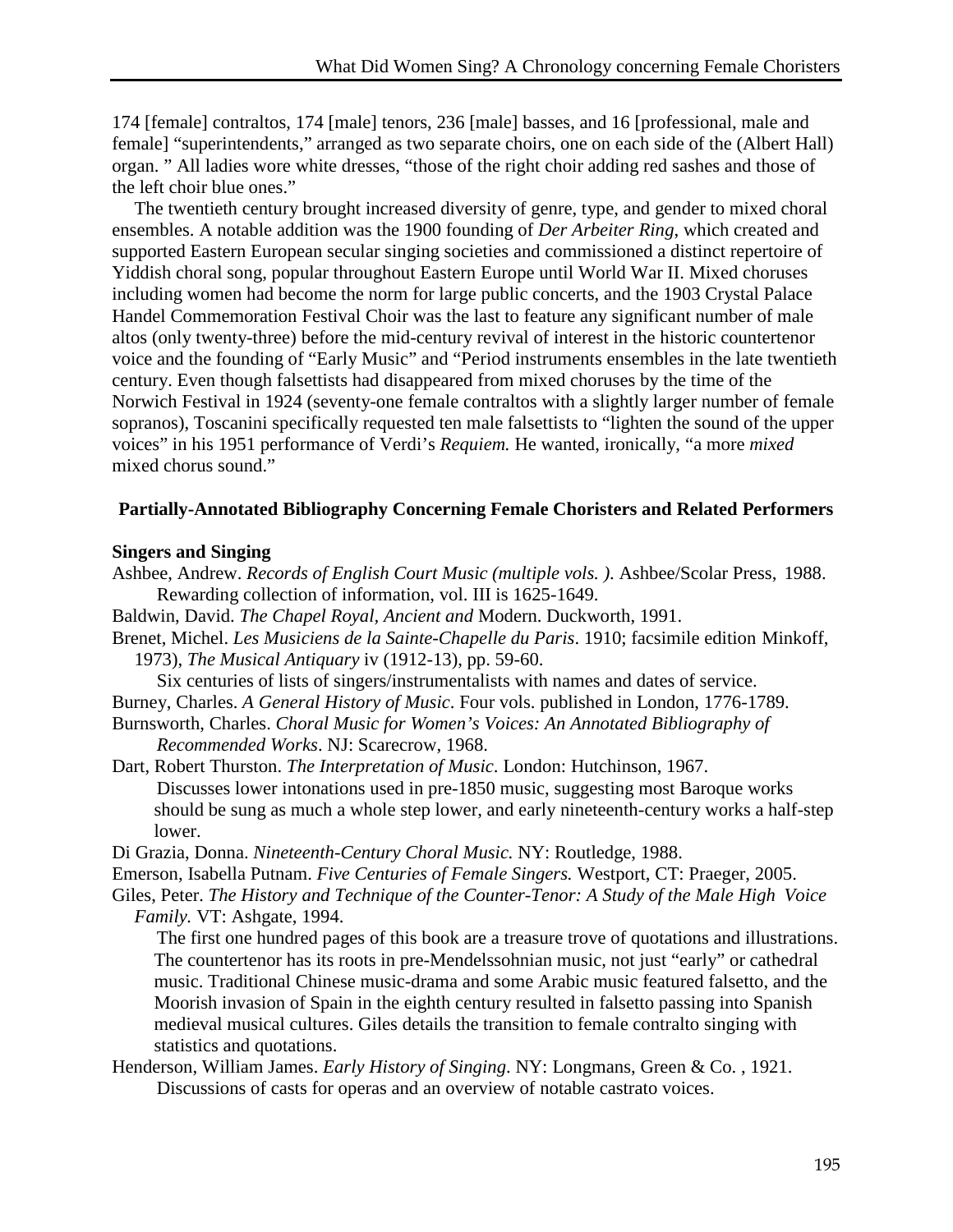Lysons, Daniel. *History of the Origins and Progress of the Meeting of the Three Choirs*. Gloucester, 1812.

Traces the origins of the festival from the first collaborations of the choral vicars of Gloucester, Hereford, and Worcester Cathedrals (partnering from 1707), through the addition of women in 1759, to 1812.

Marek, Dan H. *Singing: the First Art.* Lanham, MD: Scarecrow, 2007.

Page, Christopher. *The Christian West and its Singers: The First Thousand Years.* New Haven: Yale, 2010.

Scheibel, Gottfried Ephraim. *Zufällige Gedancken von der Kirchemusic.* Oels (Olesnica, Silesia), 1721.

Somerset-Ward, Richard. *Angels and Monsters: Male and Female Sopranos in the Story of Opera, 1600-1900.* New Haven: Yale, 2004.

Tortolano*,* William. Original Music for Men's Voices: *A Selected Bibliography*. NJ: Metuchen, 1981.

Introduction and several articles clarify specific pieces and styles intended for male voices only.

Walther, Johann Gottfried. *Musicalisches Lexicon*. Leipzig, 1732.

Wolff, Christoph et al. *J. S. Bach: the Learned Musician*. NY: Norton, 2000.

Wulstan, David. *Tudor Music*. London: Dent, 1985.

## **Performance Pratice & General Choral**

Brown, Howard Mayer and Stanley Sadie. *Performance Practice: Music after* 1600. Norton/Grove Handbooks in Music. NY: Norton, 1989. Chapter 5: Voices in the Baroque Era (20 pages) by Ellen T. Harris "In assigning castrato roles, the historically correct decision is to use a woman." "Bach certainly did not use female voices in his choirs." 11 Chapter 15: Voices in the Classical Era (35 pages) by Will Crutchfield Chapter 21: Voices in the Nineteenth Century (30 pages) by Will Crutchfield Brown, Howard Mayer and Stanley Sadie. *Performance Practice: Music before* 1600. Norton/Grove Handbooks in Music. NY: Norton, 1989. Chapter 8: Introduction to the Renaissance (20 pages) by Howard M. Brown Chapter 10: Sacred Polyphony (15 pages) by Christopher Reynolds Chapters 11-12: Secular Polyphony in the  $15<sup>th</sup>$ -16<sup>th</sup> Centuries (38 pages) by Fellowes & Newcomb Donington, Robert. *A Performer's Guide to Baroque Music.* NY: Scribner's, 1973. Chapter 9: The Voice (27 pages) details the progress of *bel canto* technique (requiring some vibrato), the revival of the countertenor voice, and the decline of the castrato singer.

However, he has strong opinions: "there was and is no place for the so-called "white voice," the notorious *voce bianca* so disapproved of by all traditional teachers," and that giving castrato roles to women is "tolerably satisfactory."

Elliott, Martha. *Singing in Style: A Guide to Vocal Performance Practice*. Yale, 2006.

Sharp, Avery T. and James Michael Floyd. *Choral Music: A Research and Information Guide*. NY: Routledge, 2002.

Smither, Howard E. *A History of the Oratorio*. Chapel Hill: UNC Press, 1977.

Steinberg, Michael. *Choral Masterworks: A Listener's Guide*. Oxford: Oxford, 2005.

Swain, Joseph P. *The A to Z of Sacred Music*. Lanham, MD: Scarecrow, 2006.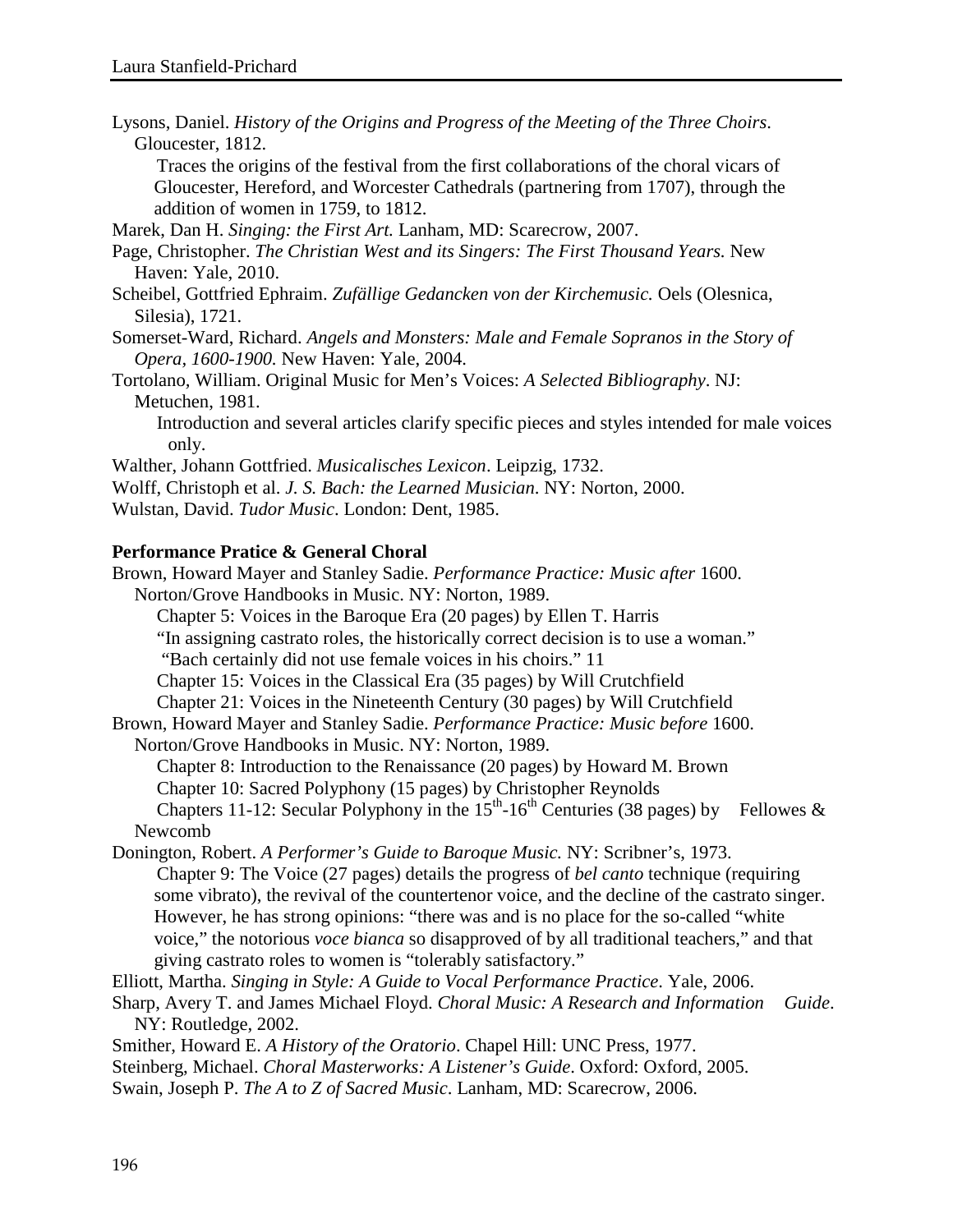- Vollen, Gene Earl. *The French Cantata: A Survey and Thematic Catalogue*. North Texas State, 1970.
- Zaslaw, Neal. *Mozart's Symphonies: Context, Performance Practice, Reception*. Clarendon, 1991.

An inspirational documentary volume with detailed list of court orchestras and performers in Mozart's time.

## **Female Pioneers in Music**

- Ammer, Christine. *Unsung: A History of Women in American Music.* Westport: Greenwood, 1980.
- Bowers, Jane and Judith Tick, eds. *Women Making Music: The Western Art Tradition, 1150- 1950*. Urbana: University of Illinois, 1986.
- Chase, Gilbert. *America's Music: From the Pilgrims to the Present*. Urbana: University of Illinois, 1992.
- Fuller, Sophie. *The Pandora Guide to Women Composers: Britain and the United States, 1629 present.* London: Harper Collins, 1994.
- Jezic, Diane P. *Women Composers: The Lost Tradition Found*. CUNY: The Feminist Press, 1988.
- Lowens, Irving. *The Choral Music of America before the Civil War*. NY: NY Public Library, 1958.

Rosewall, Michael. *Directory of Choral-Orchestral Music*. NY: Routledge, 2007. Appendices including: double and multiple chorus, female and male voices, and female composers

- Sadie, Julie Ann and Rhian Samuel. *The Norton/Grove Dictionary of Women Composers.*  Norton, 1995.
- Stevenson, Robert. *Protestant Church Music in America: A Short Survey of Men and Movements from 1564 to the Present*. NY: Norton, 1970.
- Tick, Judith. *American Women Composers before 1870*. Ann Arbor: UMI Research Press, 1983.
- Williams, Carolyn D. *Woman to Woman: Female Negotiations during the Long Eighteenth Century*. Cranbury, NJ: Rosemont, 2010.

#### **European Dancers & Dance Music**

Bellman, Jonathan. *The Exotic in Western Music.* Boston: Northeastern, 1997.

Blasis, Carlo, (1797-1878). *Traité élémentaire, théorique, et pratique de l'art de la danse*

- [Elementary, Theoretical, and Practical Treatise on the Art of the Dance] Paris: 1820. Blasis invented the pose "Attitude" after studying Spanish dance, and published this first analysis of ballet techniques (including a lengthy description of Spanish dances). This forms the basis of the modern Cecchetti ballet method. He presents etiquette and style guides for men and women performers.
- Feuillet, Raoul, c1653-c1709. *Chorégraphie, ou l'art de décrire la danse.* Paris, 1700. This Renaissance dance master noted figures, fashion, castanets, and French/Spanish dances for both men and women.

Guest, Ivor. *Gautier on Dance.* London: Dance Books, 1986.

French writer and critic Théophile Gautier (1811-1872) provided excellent records of dancers and dance music in nineteenth-century France.

Guest, Ivor. *The Romantic Ballet in England.* Middletown: Wesleyan, 1972.